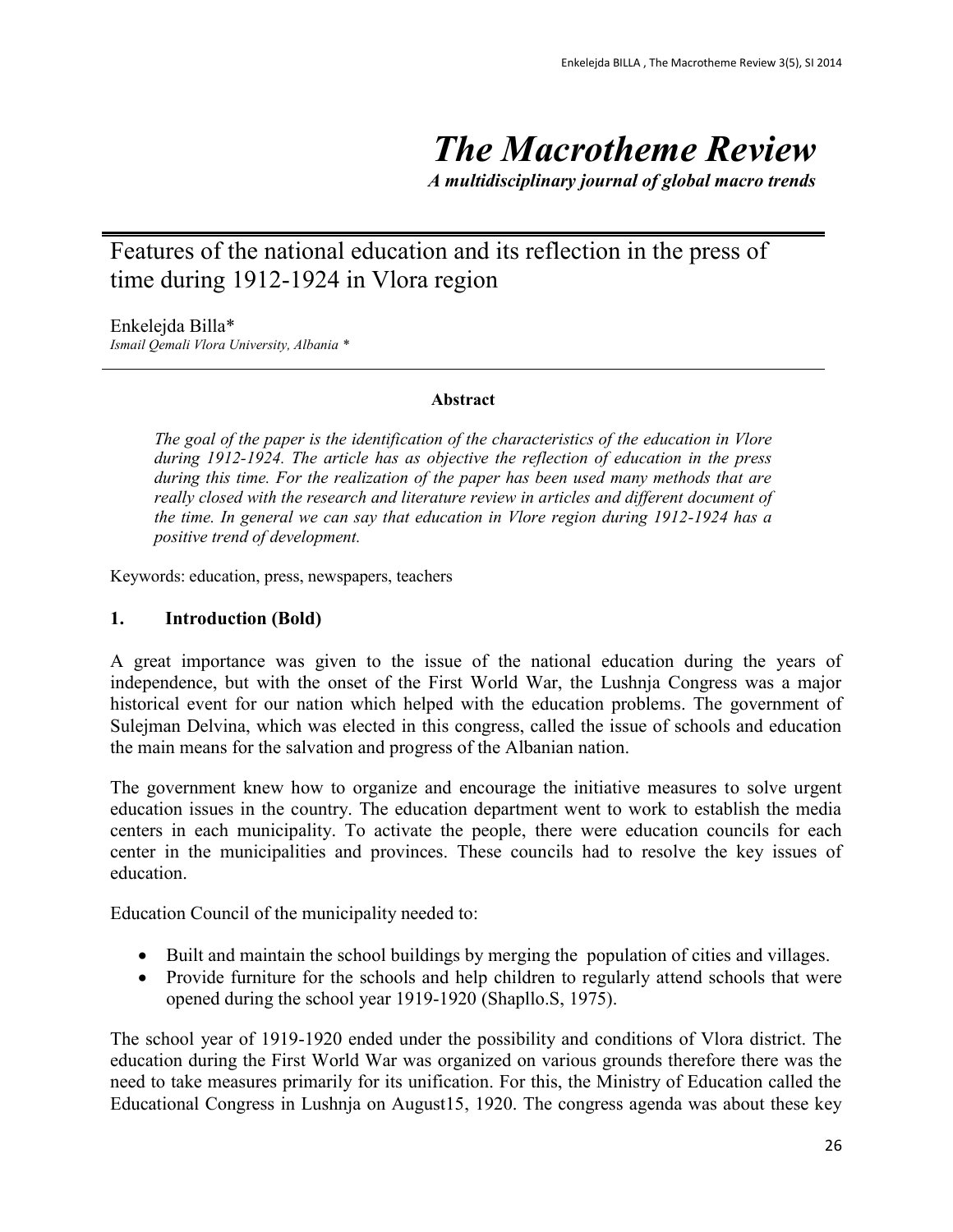issues: Preparation of synthetic and analytical programs for city elementary schools, establishment of a school system, and determination of the unique dialect for designing the textbooks. In addition to these, the agenda also contained several other issues particularly toward the schools practices as curricula models, schedules, registers, etc (Shapllo, 1962).

The Educational Congress resolved many of the educational problems and set the foundation for the unification of school programs. The decisions of the Congress were the first steps toward the unification and organization of the school. On September 8, 1920 was created the General Inspectorate and Educational Council of the Ministry of Education, which were tasked to create analytical programs for elementary schools, elementary schools stylistic programs, synthetic programs of the city schools, and to arrange the preparation of the textbooks. During October 1920, the council upgraded school programs with a methodical introduction to each subject for elementary schools. The council also prepared publication of the ABC and reading books for second classes, prepared a draft law on the general organization of education and its regulation. Later the council began to develop a series of draft laws and textbooks<sup>1</sup>. In the 1920-1921 school year, in Vlora was opened an evening school. Jani Minga ran education of Vlora.

In the 1920-1921 school years, education entered in a new phase. The victory of Vlora War enforced the Albanian people expectations that not only did not fullfill the Italian imperialism goals, but also the dreams of Greek and Serbian chauvinists. People assembled around the national government which created new opportunities for the unification of education.

According to the commission's decision for elementary schools, the 1920-1921 school year was divided into four semesters starting on September 10 and closing on June 30, and for the city schools the year was divided into two semesters of education. The committee decided that primary schools should have 5 levels of classes and the village's ones 3 classes. In the city schools the students would enrol after completing V primary class. Urban classrooms will be 3 classes etc. In Vlora also started the work to lay the foundations of school education and the Albanian nation.

The heroic war in 1920 was crowned with success with the victory of the Albanian people. On September 3, 1920 in Vlora, the nation celebrated the victory of Vlora. Among the speaker was the humble teacher Jani Minga who finished the speech with the words: "Vlora better dies and never puts up with Italian invasion." "Long live Vlora and Albania!" "Long live Albania!"

The committee "The National Defence " which organized and led the fight on September 22, 1920, asked the Prefecture of Vlora to transform into a cultural and patriotic society. In the statute of this society drafted by Jani Minga, Osman Haxhiu and Ibrahim Avdullahu in paragraph 5 was stated: "On the issue of education the society will help with desks, boards, books and financial resources" (Gaçe B. , 2009).

After the debates that took place within this society, in October with the beginning of the school year one of the members of this society reports that with the earnings collected by traders and elders of villages were repaired the schools burnt by the war, such as those of Radhima villages, Bestrova, Llakatund, Drashovica, Vajze and Gjorm. Schools were assisted with 240 desks, 4 blackboards and 402 books. From the account of this society were given 840 francs to the

 $\overline{a}$ <sup>1</sup> In the Vlora region there was no religion teacher for school year 1920-1921.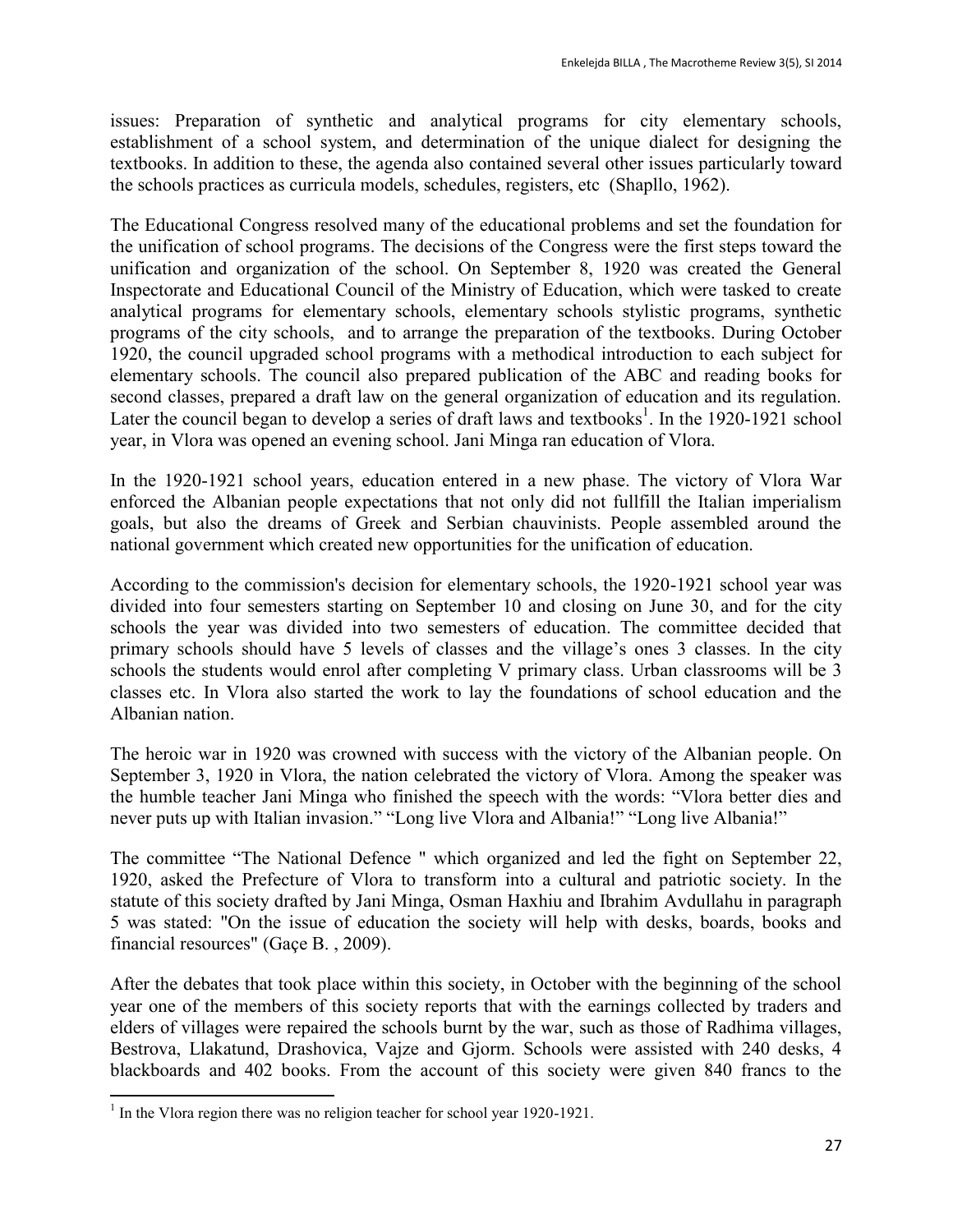Education Department for teacher wages, and special care was given to help children of martyrs who died in the Battle of Vlora.

The patriotic teacher Muço Delo announced to the society of " The National Defence" on December 6, 1920 that: "Under the care of elders and teachers of Mesapliku village 34 orphans are sent in schools and are doing fine. Mr. Zaçe Xhelo and Zoto Zotaj have helped the children with clothes for the winter, while Haxho Mustafaj form Kuci bought all the books and furniture for the students..." (Gaçe B. , 2010).

In many documents and memories of teachers it appears that during the 1920-1921 school year such help for the maintenance of schools was also provided in Tragjas, Radhima, and Gorisht. On the proposal of "National Defence" The School District of Vlora in January 1921 school break also opened a 15 days course for teacher's training and educational preparation. From these memories we understand that in the training course were enrolled about 21 young teachers who did not have the necessary education.

A special contribution in these years was given from the traders, intellectuals and the religious communities that helped with financial means and furniture for the schools. In the report of Bexhet Shapati on 25 December 1920 to the Education Ministry it was stated that the Catholic Church, the church of Saint Vlash and the Bectashian Kuzum Baba Center helped the orphans for 3 months with food and clothing.

After the victory of Vlora War there was the possibility to develop the national Albanian school and the democratization of the education. The patriotic and democratic teachers tried and fought for the school, but with no success, because all the people of the following government were not able to do their job and they fought to be rich and self profit. In this aspect, in the year 1920-1921 there was a wide debate for the school organization and the direction of the Vlora district schools. The elders of the villages of Rroms, Velca and Kanina wanted prepared and educated teachers from Education Directory, from whom the students would profit extensive learning and didactic experiences.

We have to accept that some of the teachers of this period were not really prepared to teach and did not have any teaching experience, but on the other side there were some others that had worked in the religious schools and they were adopted to teach in normal schools. According to the mayor Ali Asllani this debate made it possible that the prefecture be more careful in the education development. One of the major issues was the absence of the textbooks in the schools.

In this direction in 1919 with the proposal of Jani Minga and Kola Kamsi was possible to publish the ABC book "The first sparks" by the author Thoma Papapano, teacher of the city school of Vlora. Thoma Papapano was a very well known figure of the national education that left deep impressions in Vlora education. This first book printed and published in Vlora in 1919, had 64 illustrated pages, which evoked the desires and passions of children to write with a clear language. This ABC book is constructed based on syllable method, enhancing the active writing and reading. The book is full of examples, particularly the practice for the division of the syllables, in order to form the right and proper pronunciation.

From the method point of view, its construction presents a developed didactic level for the time being, which shows the pedagogic development of Thoma Papapano. Following the previous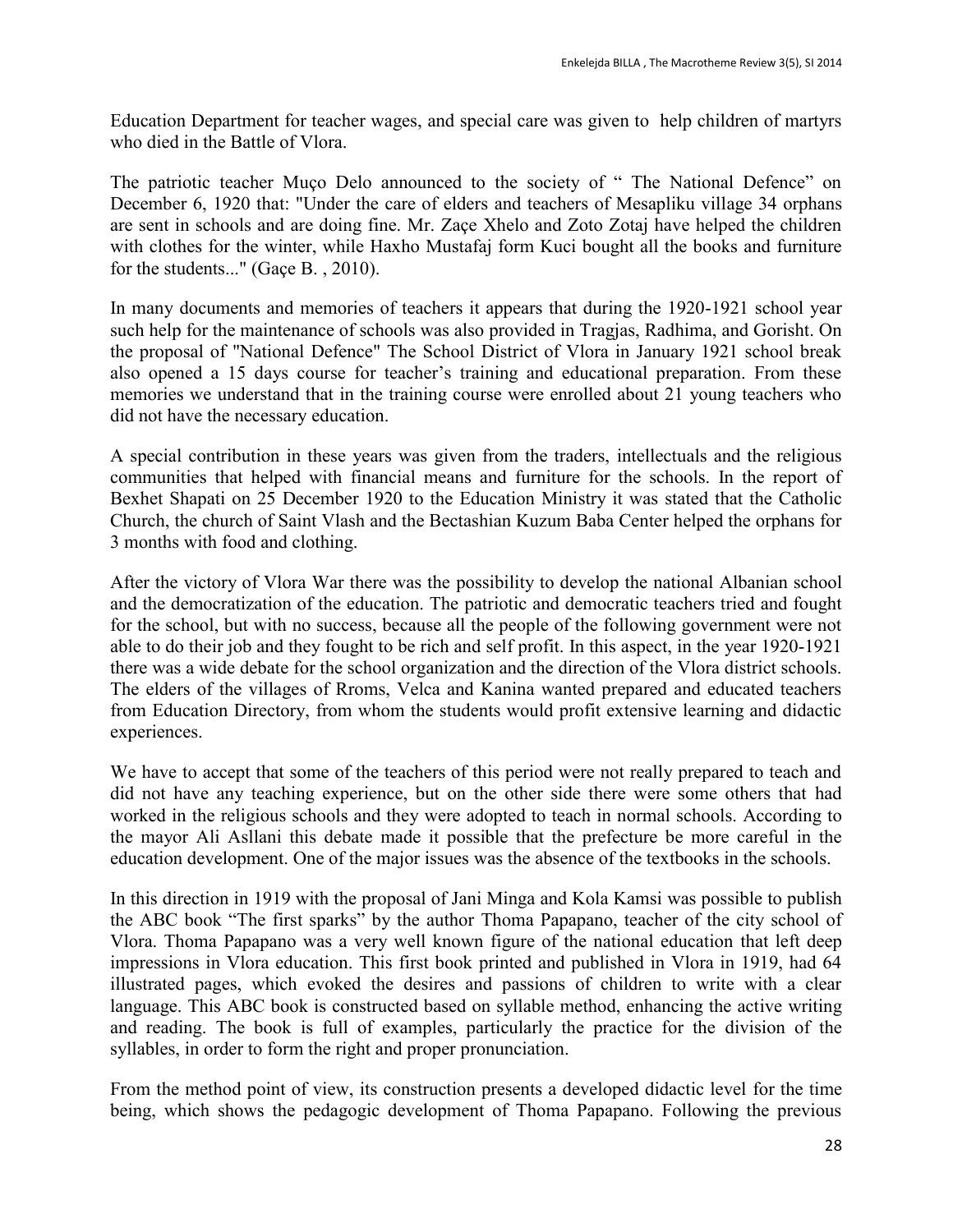tradition, it presents the form of the written ABC united with the reading section laid on different sections. The reading texts aim to enforce the love for the nation, cultivating the desire for work, especially love for the parents, school etc. In the text "Albania" the author tells the children "Oh how beautiful is our Albania, we should love it boys, this amazing nation, she is ours, she belongs to us. $2$ 

Valuable contribution to the development of education during the years 1912-1920 in Vlora has also given the People's Teacher Jani Minga. Besides running the Department of Education from 1912-1914, and 1914-1920, he remained at the forefront of resistance against policy of Italianization of schools. As the vice president of the society "*Mbrojtja Kombetare-The National Defence",* he devoted himself to the national education development in Vlora by developing broad educational activities, as teacher and textbook author. A part of his pedagogical creativity was the ABC book published with the proposal of "*Mbrojtja Kombetare- The National Defence* with the title "Albanian National ABC" (following the principle of pedagogy and psychology) Part B, Reading, and school year 1920. Vlora printing press in 1920, with 32 illustrated pages.

The text includes a preface written from Jani Minga, which is in itself a methodological guide for teachers, explaining the new methods used in the book. We are dealing with the normal method of words, where the author supports the intuitive learning. According to him "breaking down the phrase into its parts and gathering the parts in the whole phrase". The preface states that Jani Minga is guided "from the most sound sources of pedagogy and psychology of today and his long standing experience" to publish the design and elaboration of topics.

As stated in the preface, he relied on the practice of those years by citing Fogeli, so he relied to this author and his practice. "Teaching should be done as a whole non - phrase, but only words to teach students, writing, reading and this broken down in its parts, but in the beginning needs to be done the description of the thing". The author suggests learning preparatory work in game form. This practice he develops into 30 lessons that the text contains (Bevapi, 1995).

According to historical records of Ibrahim Shyti in 1918-1920, in schools of Vlora villages was also distributed as a reading book the publication of Joseph Bageri "Mountainous Garden". This book included plenty of poems and sketches with Albania patriotic spirit, nature from Naimi Frasheri and Bajram Curri.

## **2. The presentation of the national education in the media of the city of Vlora**

 $\ddot{\phantom{a}}$ 

By noticing the issue of the development of national education during the years of independence, we note that an important role is played by the newspaper "Albanian Renaissance" which was under the direction of Dhimiter Berati, Qazim Kokoshi and Dom Mark Vasa. Since its first issues, apart from the cronicles of school conditions we foind many guidelines and edvices of the minister of the education Luigj Gurakuqit and vice minister Sali Gjuka. These guidelines were given to the schools under the Vlora guvernment:Vlora-Berat, Lushnja-Gjirokastra-Fier. Since

<sup>2</sup> Muço Delo: *"Memories"* Vlora 1969, pg. 14; Historic museum Vlora: In these memories the teacher Muço Delo tells that after the distribution of the book from Thoma Papapano the italian teachers protested for the introduction words in the book. For this reason the education directory fired the honorable teacher Th. Papapano. These facts are in the report of Jani Minga as a protest to the mayor Seit Qemali, where he asks for the cancellation of the decision : "For the honorable national teacher Th. Papapano.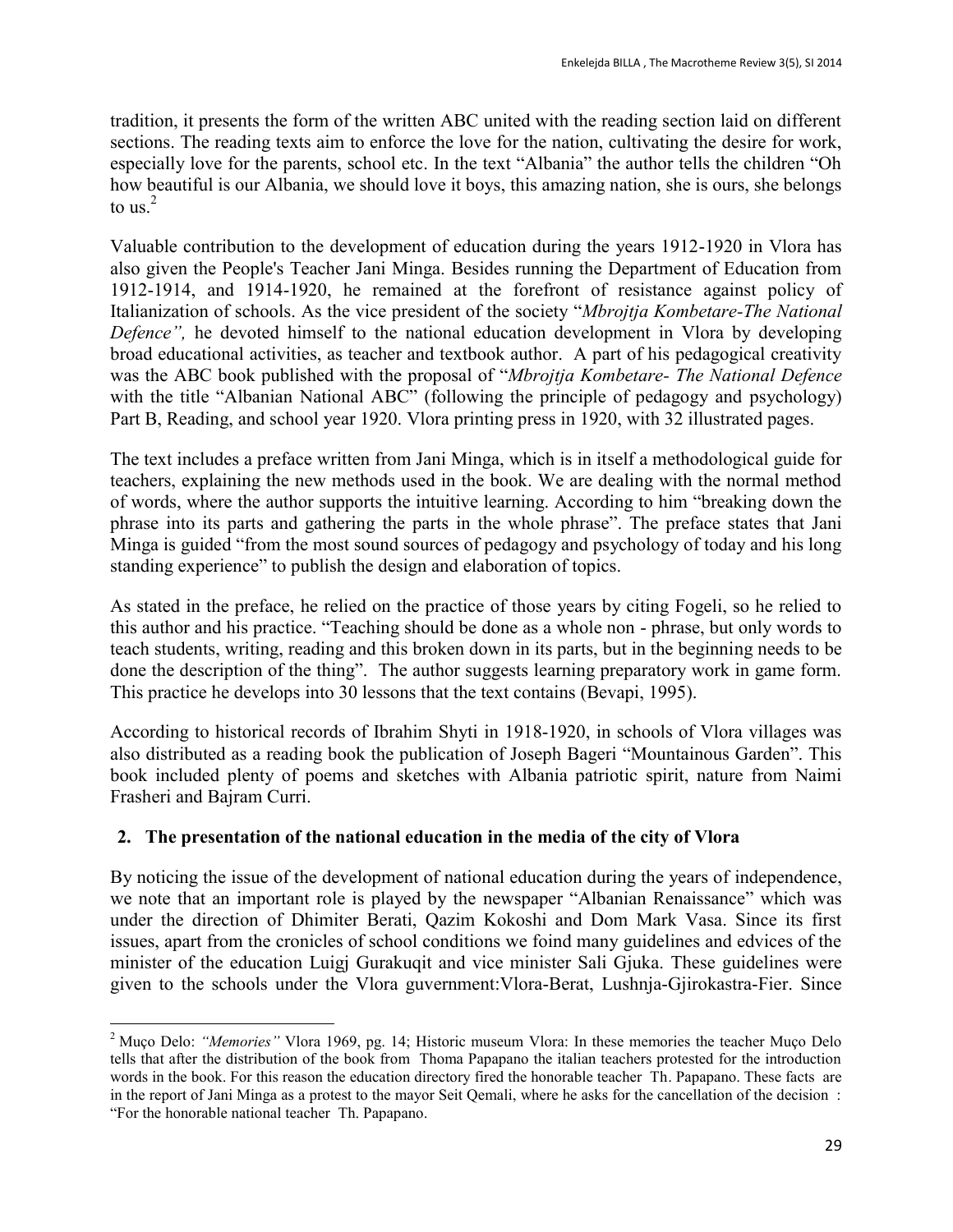the 26th and 27th issue, dated 27 November and 3 December 1913 in the middle of the journals for the national education was the ruling of the government of Vlora "for the establishment of the Albanian language as official language" and "opening of the Albanian schools". Even in the first ruling taken from the government of Vlora, around 50% of them had education goals. This shows that the education problem was the primary problem of the government and it was closely connected with Albanian independence.

The government of Vlora formed the Education Ministry run by Luigj Gurakuqi and for the direction of the administrative works four directories were formed in the cities of Vlora, Berat, Durres and Elbasan.<sup>3</sup> In many other comparing articles we also find the Organic Law of the civil administration, where the duties and competencies of the education directory were clearly determined. It is noted that as the head of this directory was the devoted teacher Jani Minga, who organized closely to him many well known teachers and intellectuals of the time as Musa Xhafer Drashovica, Thanas Floqi, Leonidha Naçi, Koço Kote, Viska Babatasi, Hasaf Çipi, Babe Duda Karbunara etc.

On 6 November 1913 the newspaper "Albanian Renaissance" talked about the role of the municipality in the education development, recourse administration and the contribution of the religious organs for the construction and the development of the schools. A special role in the school development played the educative courses for the pedagogic and methodological formation of the teachers. As Mr. Sali Gjuka, vice minister of the Education Ministry wrote in a journal, the issue of the education presented a decisive role for the rebirth of the Albanian nation. According to him, the education of the new generations is closely related to the civilization of the Albanians. In other places in the articles were contributed the high virtues of Albanians, the enrichment with knowledge by clearly determine that "the nation could not be strong unless it is educated".

Since September the newspaper "Albanian Renaissance" finds it necessary to present that parents and family play an important role in education. Even though the materials and equipment of the classrooms were really limited, many of the famous patriots like Hasan Sharra, Aristidh Ruci, Dom Mark Vasa, Qazim Kokoshi, Abaz Mezini, Musa Jonuzi, Xhemil Bej Vlora, Ymer Radhima etc., helped with financial means and materials which had a high impact on the popular opinion.

Besides the important economic, social, and political issues in the pages of this newspaper, a special place occupied the items on the spread of culture and education. It presented the patriot role of many remarkable teachers, who in addition to educational activities, helped to consolidate the Government itself and deterring foreign governments and Albanian pseudo-nationalists' goals. At number 12 of this newspaper on 20 September 1913, many teachers were on the frontline of the protest rally to the defence of the independence of Albanian nation. At the rally organized in 1913 in Vlora against treacherous activity of Esat Pasha Toptani, the writing also notes the teachers' patriotism: " Yesterday at 10 o'clock there was a big rally held in Muradie school, which was organized by a committee, the purpose of the rally was to protest against Esat Pasha, who has brought troubles in a time when Albania has so many dangers"<sup>4</sup> In this writing was also written for the great speeches of the well known patriots as Mihal Grameno, Jani Minga,

 $\ddot{\phantom{a}}$ 

<sup>3</sup> Newspaper *"Përlindja e Shqipërisë(Albanian Reinassance)"* nr. 26, dt. 28 November 1913.

<sup>4</sup> Newspaper *"Përlindja e Shqipërisë(Albanian Reinassance)"* dt. 20 September 1913.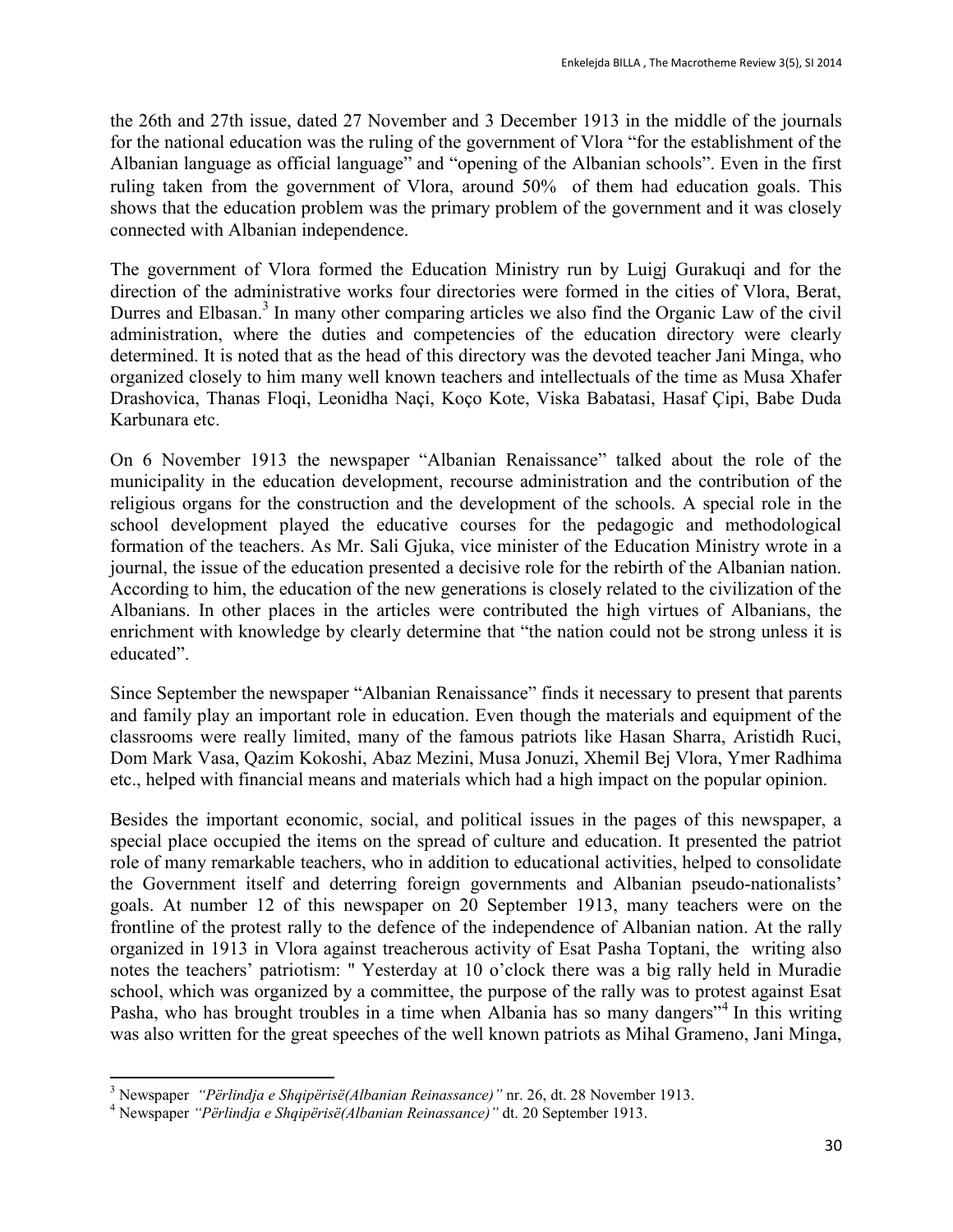Mustafa Qulli, Babe Dude Karbunara, Sali Gjuka etc., who condemned the activities of Esat Pasha Toptani and asked the nation for unification because "people are the hope and the column of a nation".

The opening of the foreign schools was harshly criticized in the newspaper. Many articles clearly present the fight of the people for the Albanian language. At the end of February 1914 it was written: "The movement here in Vlora against the opening of the foreign schools and the news that came from Fieri, Lushnja and Elbasani told all the people not to accept the foreign schools and was so impressive and people believed that the schools would be national".

The article harshly condemns the people who help the foreigners. It tells them to get their shoes and leave, because "The sons of the Eagle want to serve only their country". In the pages of this media organ of the government of Vlora wrote many of the famous education and culture people as Mihal Grameno, Mina Grameno, Sali Gjuka, Jani Minga, Hili Mosi, Leonidha Naçi, Thanas Floqi and many others who served the country with their pens.

Among other Albanian press organs of the years 1914-1915 Albanian journalism has listed the newspaper "People" established and run from the renowned patriot and democrat Muço Qulli (Mustafa Hilmi Leskoviku) and Sali Nivica. The first edition was published in Vlora on March 28, 1914, immediately after the closing of newspaper "Albanian Renaissance". This edition went on about 6 months, with 23 numbers. The cause for its closure in Vlora became the antinational role of the central Albanian rebellions that were rejected by the editorial staff of the newspaper because they replaced the Albanian national flag with the Turkish one.

In the pages of this newspaper articles, for a short time appeared the articles of Luigj Gurakuqi, Çerçiz Topulli, Mihal Grameno, Muço Qulli, Sali Nivica, Sali Gjuka, and Jani Minga. Besides the economic and political problems of the country" we should not leave our country fall into the abyss" they imply the need for the revival of national education. Although the harsh conditions of the country, the newspaper "People" that began to be published in Shkodra, and the newspaper "Albanian Renaissance" contributed to the coverage of the many problems of development of educational progress. Contribution of "Albanian Renaissance" in the field of education can be summarized in the following main areas: the publication and dissemination of basic documents of the democratic and education national program of the Government of Vlora headed by Ismail Qemal, with Education Minister Luigj Gurakuqi. In addressing the problems associated with fast learning (writing and reading) of the mother tongue in administration, army, schools and everywhere; in continuing coverage of the efforts of the people and the Albanian patriots to open elementary schools and teacher education in normal schools; in addressing the problems of educating the students with love for the motherland and related to the political situation of the country; in reflection of the popular movement against foreign schools and criticism to unveil the anti Albanian interventions of the foreigners in the field of education.<sup>5</sup>

Since the first number of the newspaper, it published the writing "Ministry of Education" where it is stressed that the Albanian people would pay special attention to the education. For this, there would be open elementary schools in cities and villages and schools for the fast preparation of the teachers by following a 4 month pedagogic course.

 $\overline{a}$ <sup>5</sup> Newspaper *"Përlindja e Shqipërisë(Albanian Reinassance)"* dt. 6 September 1913.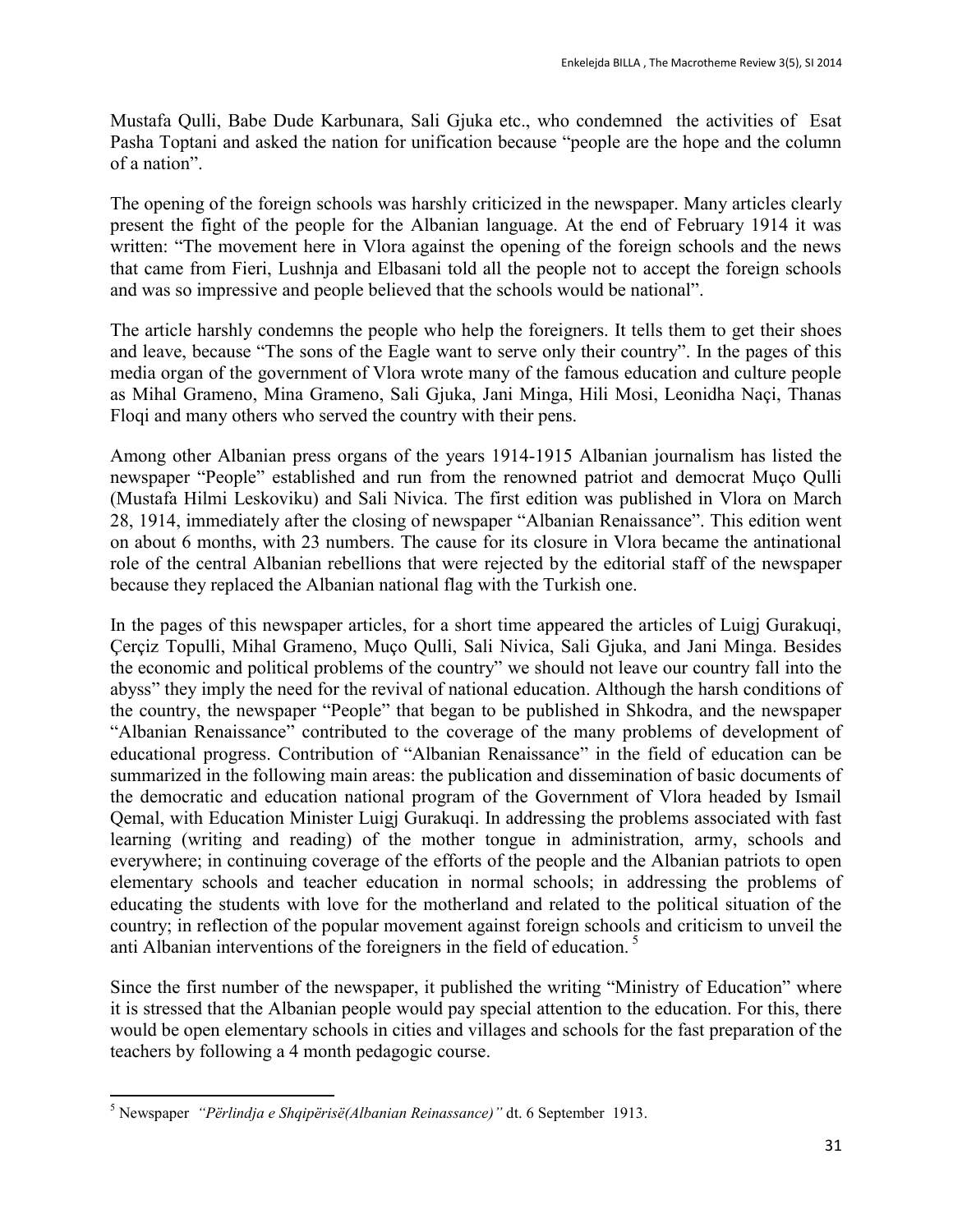On September 5th 1913 the newspaper published the calling of Luigj Gurakuqi directed to the skilled nationalists on the field of education, while on 13 September 1913 it published the ruling of the Ministry of Education for opening of all Albanian schools on September 16th , for the obligated elementary education and the closure of foreign schools.

In other numbers of the newspaper starting from 30 August 1913 was published an announcement of Vlora Government: "Everybody should know that the day when Albania got the independence, the Albanian language became the official language of the country". The newspaper considered this news the best news ever given and called for the fastest improvement of the Albanian language from the administration employees. The problems related to the fast learning of the Albanian language were treated in two protected attitudes. The newspaper compared the learning of the language in the parts of Albania governed by Vlora Government, where people were really eager to learn, and on the other hand it showed the other parts of Albania governed by Esat Pashe Toptani where there were barbaric ways to prevent people from using Albanian language anywhere. The newspaper criticized the terror of the neighbours to the Albanian school in the invaded parts, the efforts to vanish the Albanian names etc. But it was presented that with all the efforts this was not successful, which showed the vitality of the Albanian nation, of the language and its ancient culture.

The coverage of efforts to expand the network of Albanian schools was accompanied by the publication of many articles devoted to the fight against foreign schools, which constitutes one of the most interesting pages of the history of education in this period. The journal echoes the decision of 13 September 1913 of Vlora Government, demanding the closure of foreign schools that were open before the Declaration of Independence of Albania<sup>6</sup>.

Although chauvinistic pressure was strong against the government in order to withdraw its decision to close the foreign school, the government did not give up and showed that in the independent Albanian state education was being organized on a national basis and did not have any reasons for the foreign schools remain open and serve as centres for malicious propaganda by invading children's minds and the future of the nation. The main goals of these schools were the assimilatization and denationalization of the Albanian people. The newspaper published articles dedicated the popular interest against foreign schools that achieved the peaked in February 1914.

Albanian people and patriots strongly denounced the foreign and domestic "religious heads", priests and other agents who served the enemy and not national education. The press asked to throw out and consider these people as traitors of the nation. The newspaper wrote: "If some agents know how to serve the enemy, the children of the eagle know how to serve beloved homeland and not leave it in the hands of foreign intrigue". The newspaper patriotic democrats issued the call "Albanians, protect the Albanian schools, the soul and the revival of the nation, s not to be guilty before history!"

In this newspaper many figures of our culture and education published interesting articles as Luigj Gurakuqi, Alexander Xhuvani, Hili Mosi, Mihal Grameno, Sotir Gjika etc..The newspaper *"Albanian Reinassance*" gave a valuable contribution to the coverage, protection and development of national education at the beginning of Albanian independence.

 $\overline{a}$ <sup>6</sup> Newspaper *"Përlindja e Shqipërisë(Albanian Reinassance)"* dt.13 September 1913.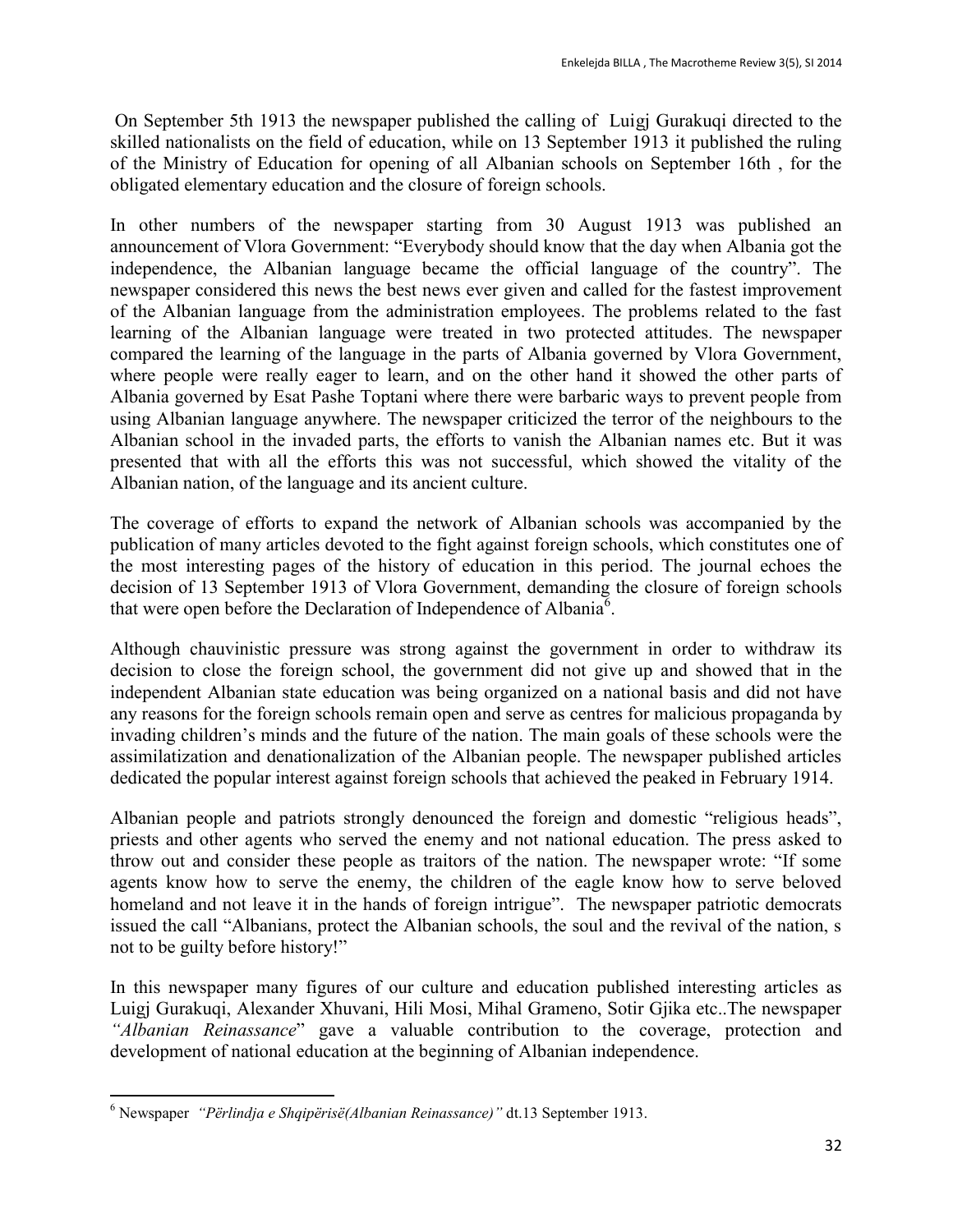Besides the newpaper "The people", "Omonia", "Albanian Reinassance" a s[pecial role in the coverage of the education played the newspapers "The National Defence" and "The national Hope" in Vlora, "The light" in Girokastra. Since its first number on 14 October 1920 the newspaper "The National Defence" published the education program which aimed to expend the developing forces of the time, the civilization and the education of the people. Many education and religious issues were treated in the context of the creation of "Homeland" federation, the society "Unity" and many other issues related to the debates of the organization of the recently created Albanian state.

In the article written for the election of the year 1921, it was asked to be really careful for the schools and the condition of the buildings, and also the qualification of the teachers. In their proclaimers the candidates Osman Haxhiu and Jani Minga show the need for the freedom of speech, progress of the education and the cultural raise of the people<sup>7</sup>.

During these years in the pages of the newspapers we find articles where are covered not only the educational activities and the need for new textbooks, but also their role in the social life, the reconciliation of the revenge murdering and the inspiration of the strikes of Selenica, the farmers of Myzeqe against the exploitation of the rich class.

Even with all these, the newspaper "The National Defence" 21 May 1921 the Vlora congressman Osman Haxhiu sets in the parliament the request "that the state budget should invest in the schools of Vlora district, the bridges destroyed from the rivers and the port construction<sup>"8</sup>

Beside the newspaper "The National Defence" in April 1921 there were other journals like "Homeland" organ of the federation "Homeland" directed by Halim Xhelo, Seit Qemali and Avni Rustemi. Since this first publication in page 24-26 it is published the speech of A. Rustemi in the congress of the society collaboration, it is emphasized the role and the responsibility of the school and teachers for the education of the new generation. Like the federal schools, the federation "Homeland" of Avni Rustemi asked to open other private schools that are similar to the European ones, which serve to educate many illiterate people. In one of the articles published in the newspaper it is said: "The private initiative will take us head with the education, only the collaboration of the societies will decrease this defect. This should not be done by opening day schools because those are federal ones, but to give importance to night schools, especially in Vlora. Now it is different, because in the night schools that are opened form the National Defence there are many people who learn really well. Actions like this are the foundation that makes the national life stronger"<sup>9</sup>

The goals of this federation are well stated in its statute in the chapter for the goals and means of the decision where in the article 2/A it is stated "The education will develop, will spreads with the night schools and moving teachers, with literature, music and physical education, and theatre".  $10$ 

 $\overline{a}$ 

<sup>7</sup> Newspaper *"*"Mbrojtja Kombëtare-(*The National Defence)"* Vlora, dt. 31.01.1921.

<sup>8</sup> Newspaper *"*Mbrojtja Kombëtare- *(The National Defence)"* Vlora, dt. 21.05.1921.

<sup>9</sup> Journal *"Atdheu"* nr.1, Vlorë 1921, pg. 24, 26.

<sup>10</sup> Journal *"Atdheu"* nr. 2, Vlora year 1921, pg. 16.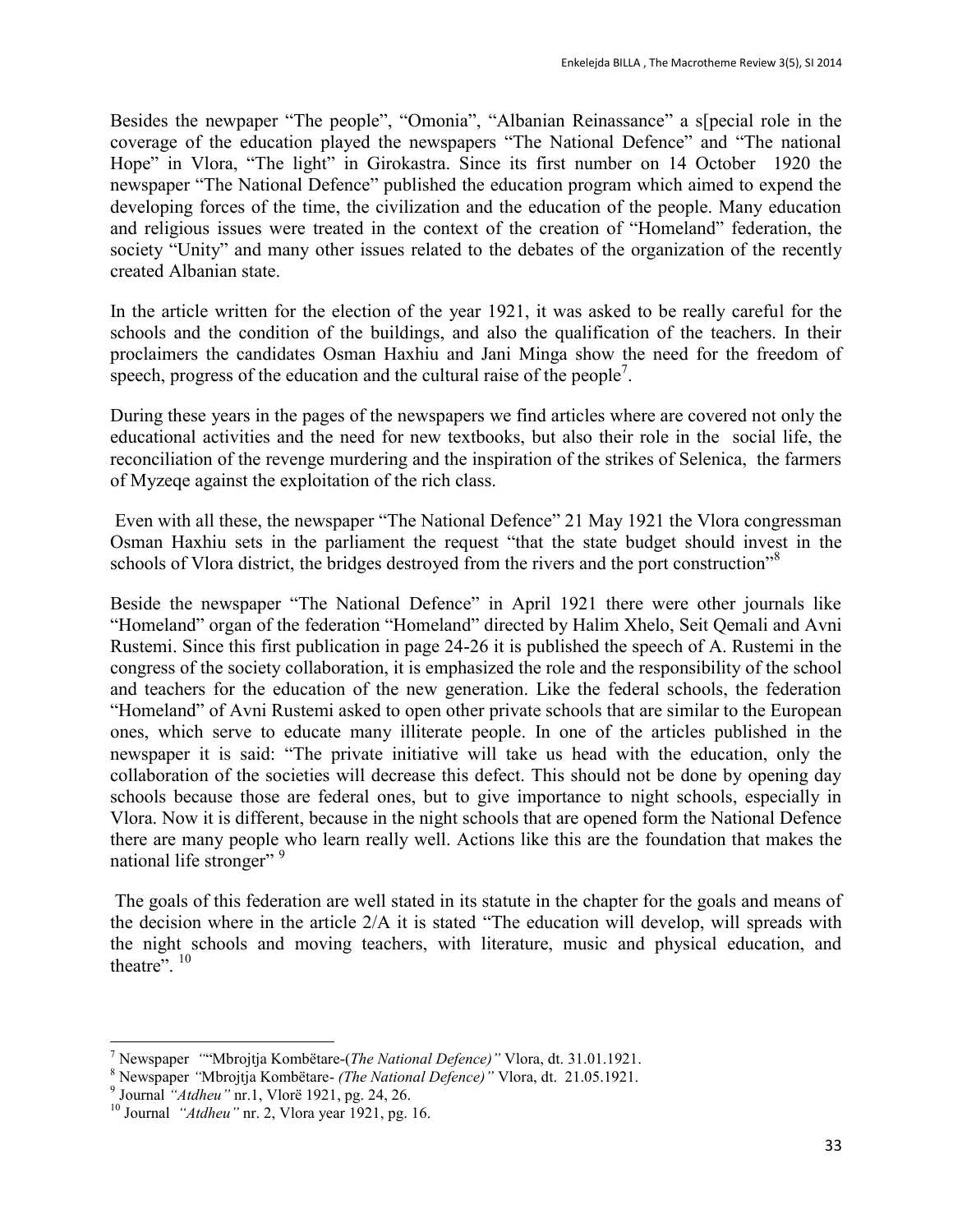Another newspaper that presents the concerns of the actual school problems is the one called "The National Hope" published by the women society "The National Hope" directed by Marigo Posio. In the article of 6 February 1921 it was spoken for the "progress, education and the revival of the Albanian women."<sup>11</sup>

The society of the Vlora Women always rises the problem of schools in front of the society for "the education of the girls in the schools, helping with financial means the poor girls that continue studying higher studies". The main article of the newspaper "The program of the National Hope notebook" by Marigo Posio, raises the need to liberate the woman, who without the education cannot be developed, closed within the walls of the house. All the greatest states of Europe are civilized by educating all the levels of the society". The article titled "School - School"<sup>12</sup> written by her daughter Fereniqi Posja is also very interesting.

In the continuance of the ideas of our famous patriots in this article, the cause of all the bad things in the society is the deficiency of the culture and ignorance, so it asked to open and follow the schools as soon as possible. "It is known that all that we see from the previous times by the invasion of the foreigners in Albania are the ignorance competitions"<sup>13</sup>.

The author had a clear thinking for the development of human society which was the overestimation of the role of culture and the article arguments the reason for this inferiority:

"Unfortunately from all Balkan nations, the most underdeveloped nation is the Albanian nation. Not that it lacks the desire and intelligence, but for 500 years they were not allowed to learn the native tongue. For this reason these poor people are left behind."

The newspaper "National Hope" often talks about traditions, customs and culture of the Albanians, which should be highlighted by new enlightenment ideas. It is insisted that many women and girls need to be educated abroad in Western countries "It is so that the overall progress will be achieved".

Marigo Posio calls the mental development of Albanians immediate task of the time: "People today should not only think and care for the body to feed. In addition there is another task, always of great importance which is the development and extension of the mind $^{1/4}$ . In several newspaper articles of "*Shpresa Kombëtare-National Hope*"examples are set from Naim Frasheri and Kristoforidhi, but other Renaissance patriots, who have always seen education not only as a national awakening of national consciousness, but also a necessity to improve the living conditions and the nation.

In the article "Education changes the face of the world "it is emphasised several times that education and culture can only be obtained at the school, so it calls institution the irreplaceable institution for life of the society.

 $\overline{a}$ 

<sup>11</sup> Journal *"Atdheu"* nr. 2, Vlora year 1921.

<sup>12</sup> Newspaper *"Shpresa Kombëtare- The national Hope"* nr.1, Vlora, dt. 6 February 1921.

<sup>13</sup> Newspaper *"Shpresa Kombëtare- The national Hope"* nr.1, Vlora, dt. 6 February 1921

<sup>14</sup> Newspaper *"Shpresa Kombëtare- The national Hope"* nr.1, Vlora, dt. 6 February 1921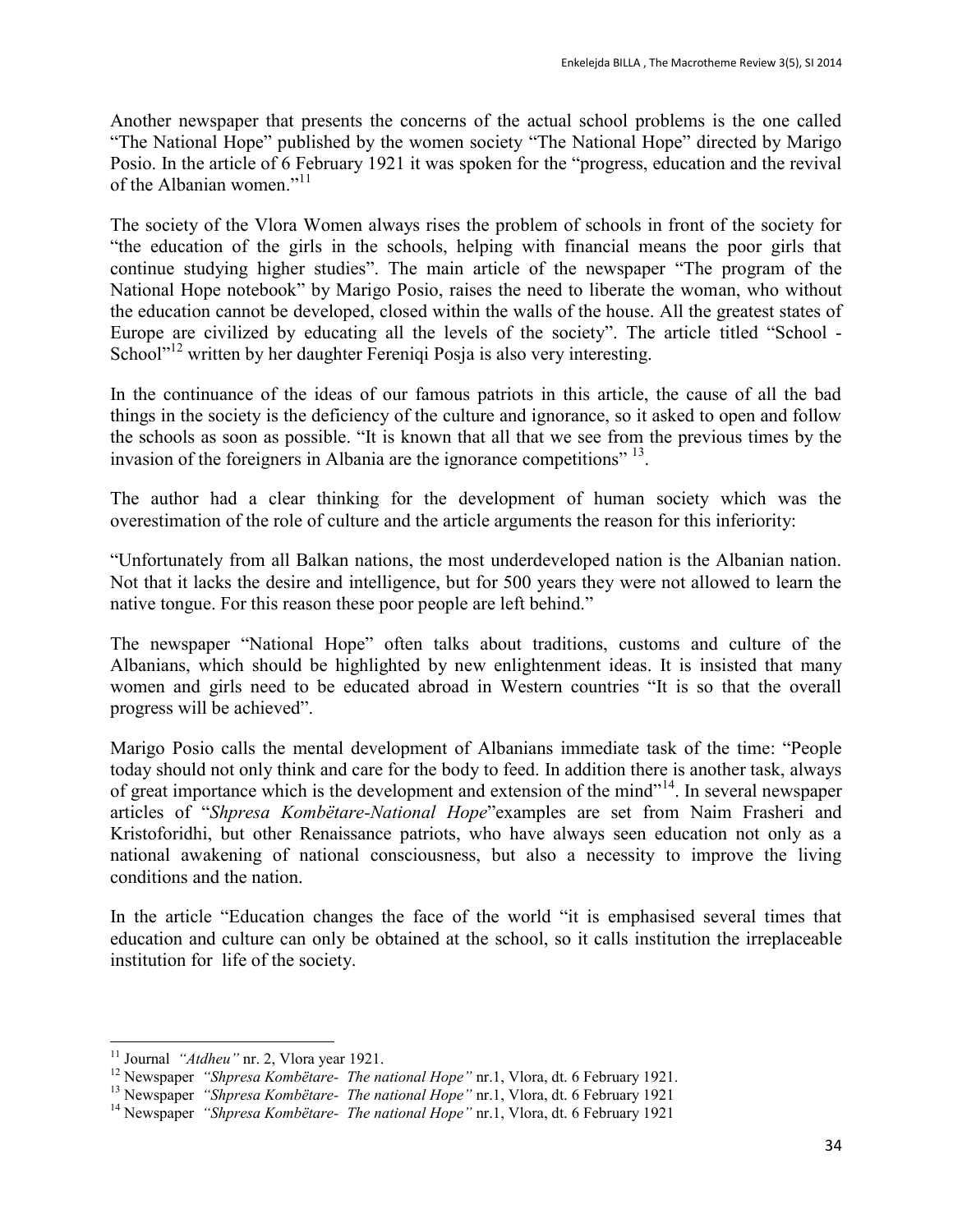However, in addition to foreign schools, Marigo Posio and the newspaper "*Shpresa Kombëtare-National Hope*" insisted on their opinion for the creation of Albanian national school, as a "civic building that enlightens the human mind and directs the progress of the nation". Although in some articles is accepted that Albania's hope was the announcement and Congress of Lushnja and Vlora War which had sealed it. The inhibition of education and culture development was by her perception, based on internal and external poor and misery circumstances, so with revolting statements she requires the national educational development of the country. In this context the newspaper "*Shpresa Kombëtare-National Hope*" made the new generation to jump beyond old mentalities and ignorance, to feature vibrant learning desire in so "to show that we really are a wise nation, to develop and prosper as others".

### **3. Results**

The Lushnja Congress in January 1920 was a great historical event for our nation. The government of this Congress considered education the most important mean to save and progress the nation. The education councils created in each of the municipality center solved the main issues of education. With the initiative of the Ministry of Education was called the Pedagogical Congress on August 15, 1920 and were taken important decisions.

After the victory of Vlora War there was the opportunity to create the National Albanian School and the democratization of the education. The main figures of the education of this period were Jani Minga, Kole Kamsi, Thoma Papapano, Ibrahim Shyti ,Thanas Floqi,etc.

During 1920-1924 in Vlora, were published a lot of newspapers and magazines, which, besides covering political and social life of this county, analyzed many problems of development of education and culture. Newspapers and magazines such as "The National Defence", "Politics" "Homeland", "The Free Word", "Closure", etc. had a wide spread in many parts of the country .In 1919 was published the first ABC book "*Shkëndilat e para -(The first sparks)",* printed and published in Vlora from Thoma Papapano. This book is constructed based on syllable methodology by enhancing the active reading. The method of the book represents a developed didactic level of the time being. In 1920 there was another book published form the People's teacher Jani Minga, '*The national Albanian ABC book*" which has a preface as a methodology instruction for the teachers.

During these years special contributions have also given the merchants of the city, and other intellectuals and religious figures, who helped the schools with financial means.

In the beginning of the 20th century a special role in covering the education, played the press of the time. The main newspapers printed in Vlora were:

"*Përlindja Shqiptare-(Albanian Renaissance)",* a newspaper of the government of Vlora published for the first time in 1913 and lasted to 1914.

*"Populli-(The people)"* published for the first time in 1914.

*"Mbrojtja Kombetare-(The National Defence)*", was an organ of "The Commitee of National Defence". It was a literature weekly newspaper. The first number came out in October 14, 1920 and on and off continued till 1923.